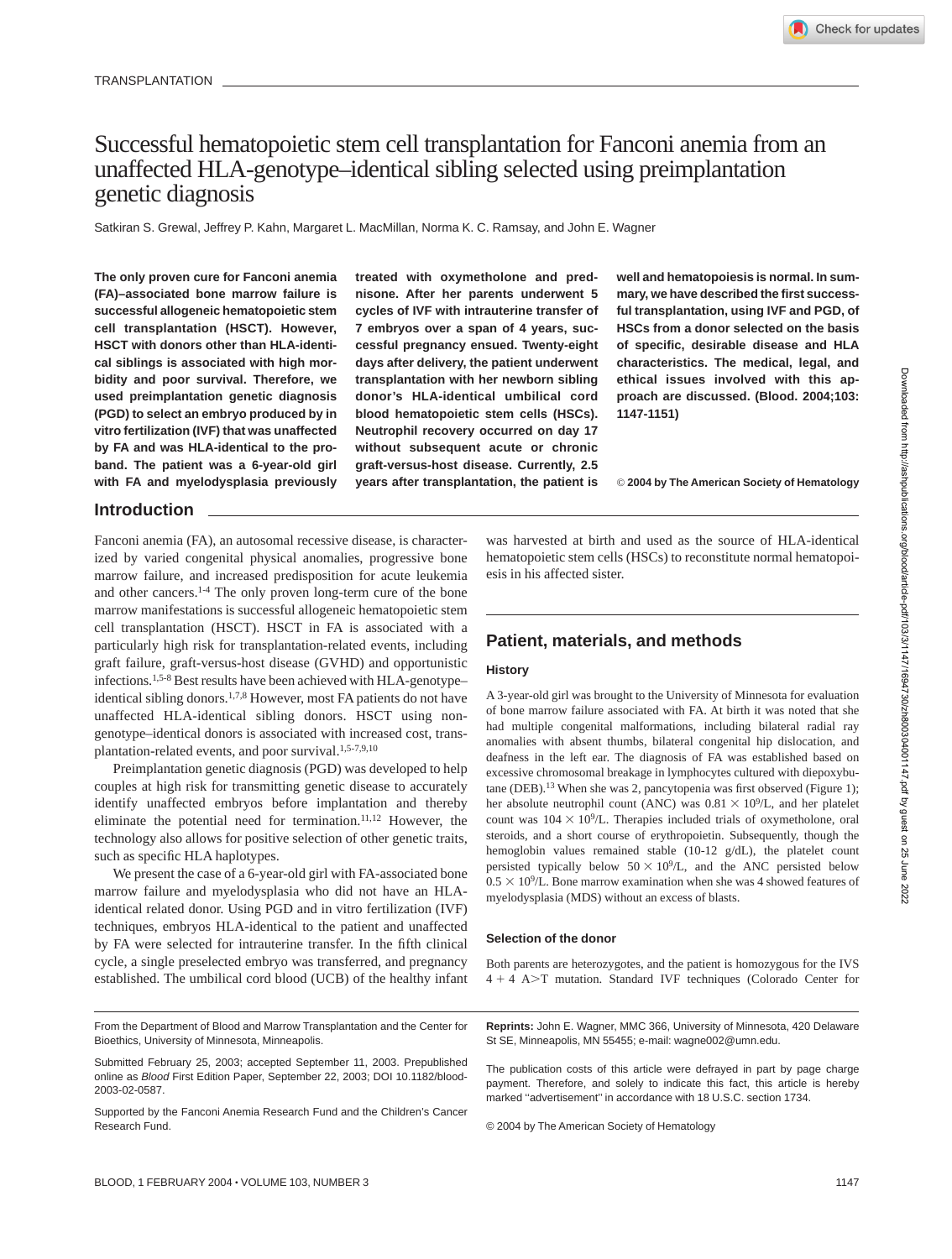

**Figure 1. Progression of hematologic disease in the patient (bottom) and time course of 5 PGD/IVF attempts by her parents (top).**

Reproductive Medicine, Denver, CO) were combined with PGD (Reproductive Genetics Institute, Chicago, IL).14 Embryo genotyping was performed by obtaining single blastomere biopsy samples of day 3 cleaving embryos using micromanipulation techniques as detailed elsewhere.<sup>14</sup> In brief, single-cell polymerase chain reaction (PCR)–amplified DNA was analyzed for IVS 4 + 4 A>T using polyacrylamide gel analysis of *ScaI* restrictionenzyme–digested product, distinguishing the mutant allele (131–base pair [bp] band) from the wild-type allele (108-bp band) and for HLA type using previously described nested PCR techniques<sup>15,16</sup> for allele-level identification of the HLA-A and -B subtype of each embryo.<sup>14</sup>

Embryos HLA identical to the patient and unaffected by FA (homozygous wild-type allele or heterozygous mutation) were selected for transfer. In the fifth clinical cycle, a single preselected embryo was transferred, and full-term pregnancy resulted (Table 1). Confirmatory genetic testing was performed using chorionic villus sampling (CVS) in the first trimester for FA mutation and HLA type. The UCB was harvested from the placenta after the birth of the child in Denver, Colorado and was delivered to the University of Minnesota, where it was cryopreserved.17 An aliquot was obtained for testing before the UCB unit was frozen (Table 2).

### **Evaluation for HSCT**

The diagnosis of FA was reconfirmed at our institution using DEB and mitomycin C testing of peripheral blood lymphocytes.13 Routine laboratory tests revealed serum alanine aminotransferase (ALT) and aspartate aminotransferase (AST) values of 228 U/L and 60 U/L, respectively (normal ranges, 0-35 U/L and 0-50 U/L, respectively). Serum bilirubin and alkaline phosphatase values were in the normal ranges. Cardiac function assessment using 2-dimensional echocardiography with M-mode and glomerular filtration rate was normal. Bone marrow examination revealed 60% cellularity with dysgranulopoiesis and dyserythropoiesis. No excess of blasts was seen. Cytogenetic evaluation revealed  $46, XX, der(1)t(1;3)$  (p36.1;

#### **Table 1. Summary of the 5 PGD/IVF cycles**

| <b>IVF</b><br>cycle | <b>Embryos</b><br>formed | HLA-matched,<br><b>FA-unaffected</b><br>embryos | <b>Embryos</b><br>transferred | Pregnancies |
|---------------------|--------------------------|-------------------------------------------------|-------------------------------|-------------|
|                     | 8                        | 3                                               |                               |             |
| 2                   |                          |                                                 | 2                             |             |
| 3                   |                          |                                                 |                               | 0           |
|                     | 8                        |                                                 |                               |             |
| 5                   | 14                       |                                                 |                               |             |

In the 5 clinical cycles, 41 embryos were formed and analyzed. PGD results could be obtained on 38 embryos. All FA-unaffected embryos not transferred were cryopreserved. Results of cycles 2 to 5 were previously reported (JAMA. 2001;285: 3130-3133) and are shown with permission.

 $q21)$ ,der(17)t(1;17)( $q23$ ;p11.2), which was detected in all 20 metaphase cells analyzed.

### **Conditioning regimen and HSCT**

The University of Minnesota Institutional Review Board reviewed and approved the protocol and the informed consent documents. The patient was admitted to a high-efficiency particulate air (HEPA)–filtered room in the Pediatric Blood and Marrow Transplantation unit. Because she also had MDS, conditioning therapy consisted of cyclophosphamide and total body irradiation. Cyclophosphamide 10 mg/kg per day was given intravenously over 1 to 2 hours on days  $-6$  to  $-3$  (total dose, 40 mg/kg). Mesna 10 mg/kg was administered intravenously on the days of cyclophosphamide infusion. Intravenous hyperhydration was maintained during the administration and for 24 hours after the administration of the last dose of cyclophosphamide. Total body irradiation of 450 cGy in a single fraction was administered using a linear accelerator on day  $-1$ , at a dose of 26 cGy/min. It was prescribed to the midplane of the patient, at the level of the umbilicus, and was delivered with right and left lateral fields.

Cyclosporine A was given as GVHD prophylaxis. Peripheral blood hemoglobin and platelet values were maintained above 8 gm/dL and  $10 \times 10^9$ /L, respectively. Leukocytes were filtered from all blood products, and the blood products were then irradiated with 2500 cGy before infusion. Oral itraconazole (antifungal prophylaxis) 3 mg/kg daily was prescribed for

#### **Table 2. Characteristics of the sibling umbilical cord blood**

| Collection to infusion time       | 28 days                                                  |  |  |
|-----------------------------------|----------------------------------------------------------|--|--|
| FA genotype                       | IVS $4 + 4$ A $>$ T heterozygous (carrier)               |  |  |
| DEB and mitomycin C testing       | In normal range and similar to healthy<br>control sample |  |  |
| <b>HLA-type</b>                   |                                                          |  |  |
| <b>UCB</b>                        | HLA-A2, -A26 -B35, -B44,                                 |  |  |
|                                   | -DRB1*0402, DRB1*1001                                    |  |  |
| Patient                           | HLA-A2, -A26 -B35, -B44,                                 |  |  |
|                                   | -DRB1*0402, DRB1*1001                                    |  |  |
| <b>Blood group</b>                |                                                          |  |  |
| <b>UCB</b>                        | O Rh-positive                                            |  |  |
| Patient                           | O Rh-positive                                            |  |  |
| CMV and EBV immunoqlobulin M      | Negative                                                 |  |  |
| <b>Nucleated cells</b>            |                                                          |  |  |
| At harvest                        | $2.5 \times 10^7$ /kg of recipient                       |  |  |
| After thawing                     | 1.6 $\times$ 10 <sup>7</sup> /kg of recipient            |  |  |
| CD34+ cells (after thawing)       | 1.8 $\times$ 10 <sup>5</sup> /kg of recipient            |  |  |
| $CD3+$ cells                      | $0.4 \times 10^{7}$ /kg of recipient                     |  |  |
| Clonogenic assays (after thawing) | 22.5 CFU/100 000 cells plated                            |  |  |

The patient weighed 20.6 kg at admission for HSCT.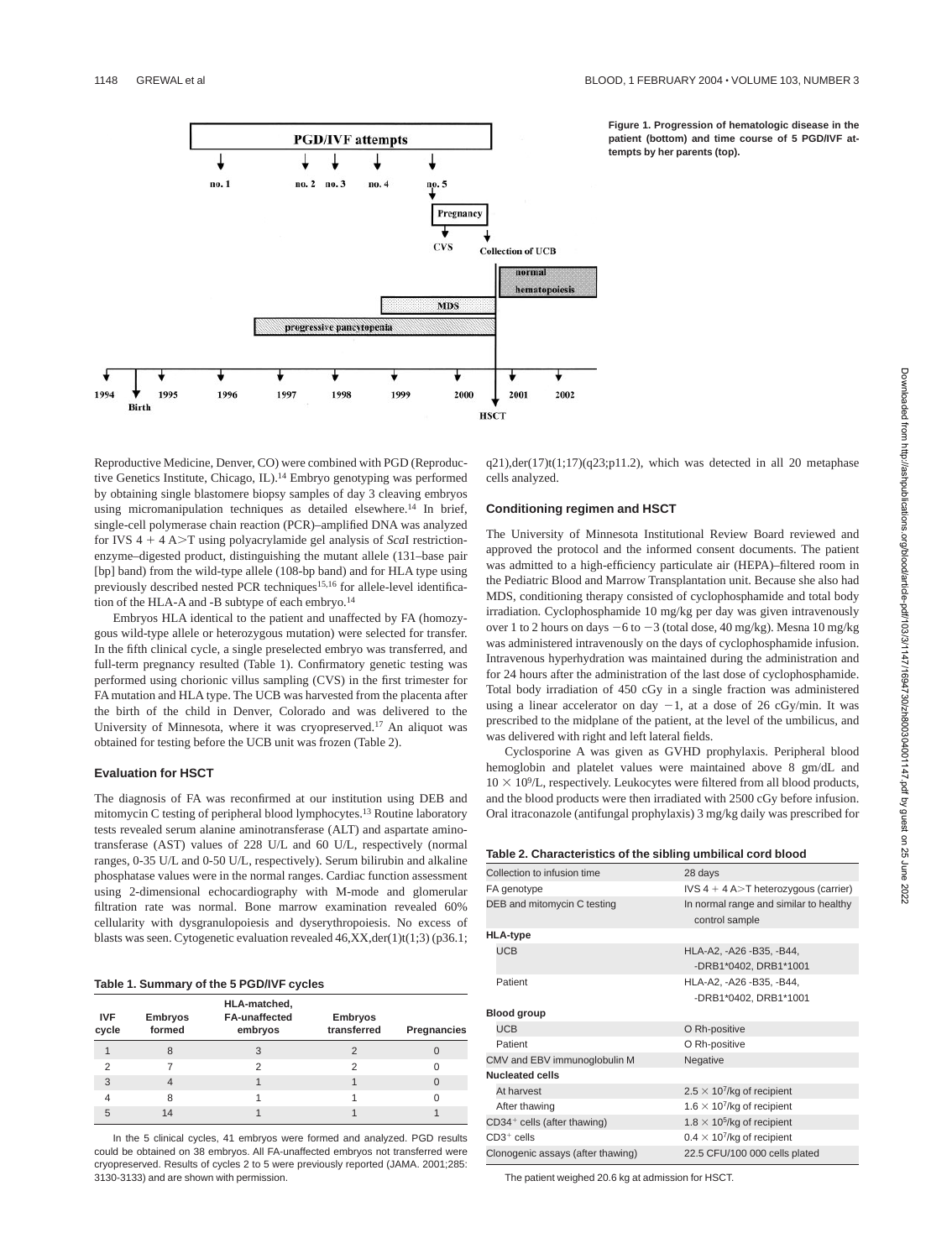

**Figure 2. Recovery of neutrophil and platelet counts after HSCT.**

the month preceding transplantation, and intravenous cefazolin was given for streptococcal prophylaxis until the neutrophil count exceeded  $0.5 \times 10^9/$ L. Intravenous and oral acyclovir and oral cotrimoxazole were given to prevent herpes simplex virus and *Pneumocystis carinii* infection, respectively. Parenteral nutrition was provided for the duration of anorexia.

On the day of transplantation, the sibling donor cord blood was infused through a central venous catheter after standard processing.17 In brief, the cryopreserved UCB unit was identified, retrieved, placed in a sterile zip-locked bag, and sealed. The bag was inserted in a 37°C bath; thawing was accelerated by moving the product in the bath and by gentle kneading. The liquefied product was washed (with 10% dextran 40 and 5% albumin) and resuspended in 10% dextran with 5% albumin before infusion.

### **Engraftment**

Myeloid engraftment was defined as an ANC of  $0.5 \times 10^9$ /L or higher on the first of 3 consecutive days. Platelet engraftment was defined as an untransfused platelet count of  $50 \times 10^9$ /L or higher on the first of 7 consecutive days. Hematopoietic chimerism was estimated on bone-marrow– derived DNA by quantitative PCR analysis of an informative variable number of tandem-repeat regions.18

# **Results**

#### **Engraftment and immune reconstitution**

Neutrophil and platelet engraftment occurred at days 17 and 30, respectively (Figure 2), with more than 90% donor chimerism at all time points and 100% donor chimerism at 1- and 2-year studies (Figure 3). The last blood product transfusion occurred 26 days after HSC infusion. Assessment at 24 months after HSCT showed an ANC of  $3.1 \times 10^9$ /L, hemoglobin of 14.8 gm/dL, and platelet count of  $304 \times 10^9$ /L; bone marrow evaluation showed 70% cellularity with normal trilineage hematopoiesis and no evidence of myelodysplasia. Serum immunoglobulin levels were in the normal range 6 months after transplantation.

### **Transplantation-related events**

Acute or chronic GVHD did not develop in the patient. Adenovirusassociated gastroenteritis, which developed 1 month after HSC infusion, was clinically mild and resolved by 3 months after HSCT. No opportunistic infections were documented after recovery from adenovirus infection. Asymptomatic hypertransaminasemia, first detected 3 months before transplantation, persisted after HSCT, with serum ALT levels typically between 100 and 200 U/L (range, 20-385 U/L). The etiology has been unclear. No infectious agent was identified. Liver biopsy 1 year after HSCT showed a mild inflammatory pattern consistent with drug-related toxicity. At last follow-up (24 months after HSCT), all medications had been discontinued, the serum ALT level was 141 U/L, the total serum bilirubin level was 0.3 mg/dL, and the serum alkaline phosphatase level was normal.

#### **Cost and time involved**

The 5 attempts at IVF with PGD and the period of gestation spanned approximately 4.5 years (Figure 1). The average cost for each cycle was approximately \$20 000 (\$5300 for medications, \$5000 each for HLA identification and IVS4 mutation testing, and intercity travel-related costs).

# **Discussion**

The International Fanconi Anemia Registry data show that 73% of FA patients have overt bone marrow disease by 10 years of age and that the subsequent median survival time is  $7$  years.<sup>3</sup> At present, the only long-term treatment for bone marrow failure and the prevention of acute leukemia in FA patients is successful allogeneic HSCT. Two critical factors associated with favorable outcome are the use of an HLA-genotype– identical donor and HSCT before the development of MDS, leukemia, or infection.1,7-10 In a large International Bone Marrow Transplant Registry series, the 2-year probabilities of survival were 66% and 29% after HLA-matched sibling and alternative donor HSCT, respectively.7 More recent data from the National Marrow Donor Program underscores the poor overall survival associated with unrelated donor HSCT for FA  $(22\% \pm 9\%$  at 2 years).<sup>10</sup> Unfortunately, as did our patient, most FA patients do not have HLA-matched sibling donors and face the option of higher-risk, alternative-donor HSCT. In addition, patients with FA undergoing alternative-donor HSCT require more intensive conditioning regimens to ensure engraftment. Preparative regimens for unrelated donor HSCT are typically radiation based,<sup>10</sup> which increases the risk for late effects such as sterility, endocrinopathies, and potentially cancer, a particularly relevant risk in patients with FA.





**Figure 3. Assessment of donor chimerism.** Electrophoretic profiles of informative variable number of tandem repeat PCR products<sup>18</sup> of the recipient and donor (before transplant) and serial posttransplant samples from the recipient bone marrow at indicated time points after HSCT. The donor and recipient are both heterozygous with one shared allele. Thus, one informative donor allele (644 bp) and one informative recipient allele (578 bp) are observed.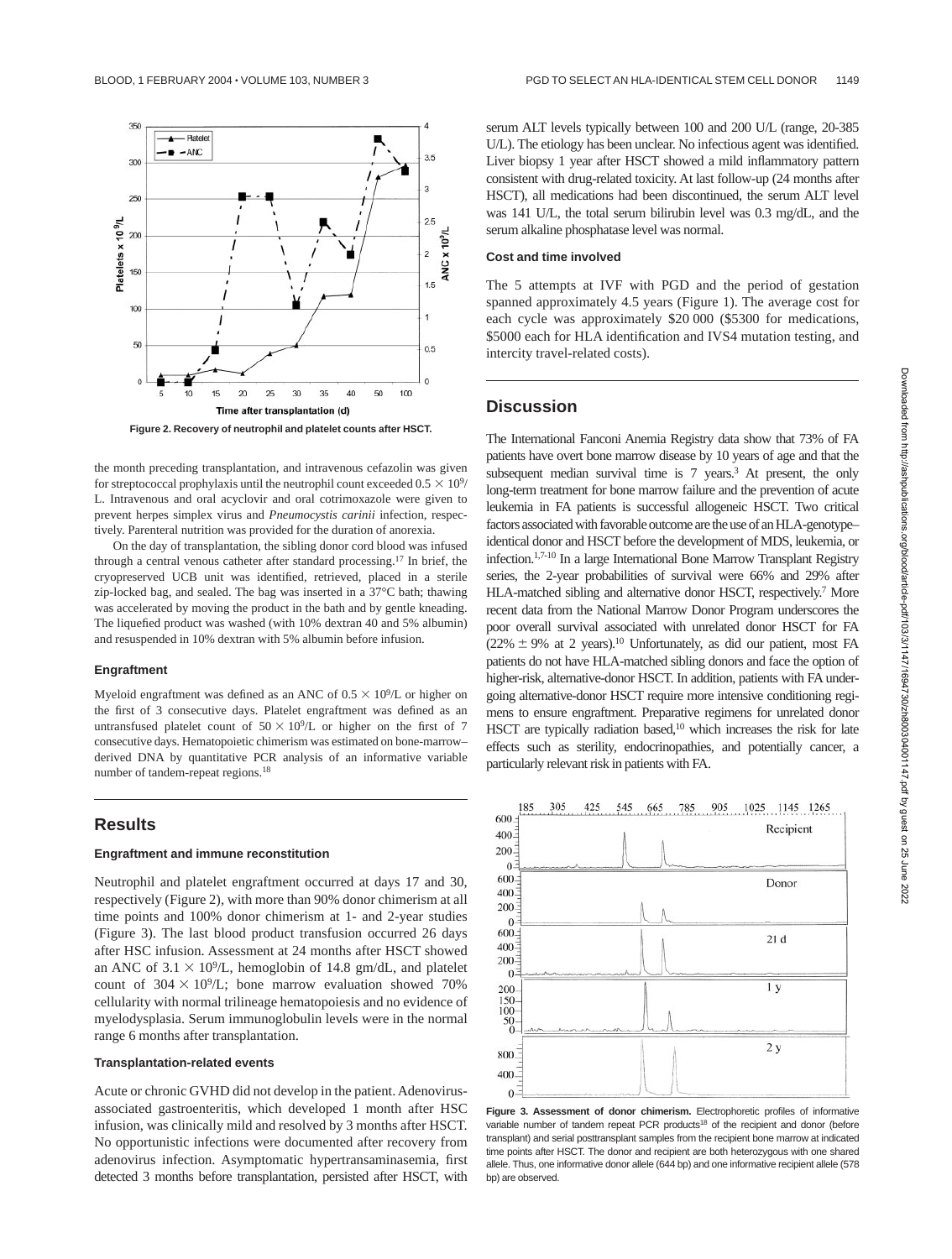PGD was introduced as a viable alternative to prenatal diagnosis for couples at known high risk for conceiving a child with a genetic disease, averting the need to consider the termination of an established pregnancy.11,12 Candidate couples carry structural chromosomal rearrangements or single-gene mutations, and diagnosis is established using fluorescence in situ hybridization or PCRbased techniques, respectively. For monogenic disorders, sufficient sequence information of the particular mutation to design specific primers or probes is essential. For couples with heritable disorders in which the genetic defect is unknown, PGD cannot be offered. Other limitations to the widespread use of PGD include the high expense and the paucity of centers able to analyze a single cell with high reliability in a short enough time period to allow embryo transfer within 24 hours. PGD has now been successfully tested for several single-gene disorders, among them FA, sickle cell anemia, -thalassemia, cystic fibrosis, and hemophilia.19-21

A newer application is the concept known as IVF with therapeutic intent, which consists of using standard IVF and PGD techniques together to select embryos HLA identical to the affected sibling but free of the genetic disease, thus providing a source of HLA-genotype–identical HSCs. UCB is collected from an otherwise discarded placenta and can be harvested with no risk to the newborn donor. This index case is the first reported use of IVF and PGD with therapeutic intent, with use of the UCB harvested at birth for successful HSCT. Now, more than 2 years after HSCT, the recipient sibling with FA sustains normal donor-derived trilineage hematopoiesis and attends regular school.

Although this case demonstrates the success and feasibility of the technologies used, it also raises a number of practical and ethical issues. For transplantation physicians, there is a question of how to counsel high-risk couples on the use of PGD for the express purpose of creating an HSC donor. It must be made clear that the overall success rate of this approach is as yet unknown. Nonetheless, maternal age is known to have a major impact on the number of retrievable oocytes. Although not an absolute criterion for eligibility, it is known that the success rate diminishes with maternal age. In addition, initiation of the IVF procedure may be delayed if new probes and procedures must be developed to detect the mutant gene. These studies also raised ethical issues. Before the initiation of this project, the investigators met to discuss whether it would be ethically acceptable to extend PGD to include HLA typing. Before and during the application of IVF and PGD to select an HLA-identical embryo, 3 primary ethical concerns were discussed: (1) Should there be restrictions regarding which genetic traits should be tested (eg, HLA alone, sex) using PGD? (2) What will limit equitable access to the combined technologies of IVF and PGD? (3) How do we assess parental motivation?

### **Selection of traits using PGD**

Practically speaking, eligible diseases warranting the use of PGD must be heritable disorders with known genetic mutations and must be potentially benefited by HSCT. Furthermore, the rate of disease progression has to be sufficiently slow to allow the procedure to occur. The time required for IVF and PGD, followed by the period of gestation, has particular relevance for patients in need of HSCT, for whom timing is frequently critical. This practical issue will likely limit the use of the technology to diseases such as FA, sickle cell disease, and  $\beta$ -thalassemia, which are amenable to delayed transplantation and for which HSCT can be performed in a relatively elective manner.1,22 Even when limited to these diseases, the recipient child faces medical risks because of the length and unpredictability of the process with the current technology.

In our patient, because of the time it took to conceive an FA-negative and HLA-matched child, combined with the period of gestation, treatment may have been delayed longer than would have been considered optimal; her bone marrow disease progressed to MDS and could have further progressed to acute leukemia. The development of MDS necessitated the use of a radiation-based conditioning regimen rather than a potentially less toxic, nonradiation-based regimen.23 In certain other genetic diseases, such as the mucopolysaccharidoses and the leukodystrophies, in which disease manifestations may be rapidly progressive, an approach like this may sufficiently delay transplantation to the point that it would defeat the purpose of HSCT. Although improvements in techniques may substantially decrease the number of attempts and the time required for success, the process requires a minimum of approximately 10 months (1 month for IVF plus the period of gestation). This underscores the need to carefully weigh the risk for delayed treatment against the hoped-for benefit of an HLA-matched donor.

Significant ethical issues are also raised by the use of a 2-stage process of PGD—to avoid selecting an embryo with a genetic disease and to select an embryo that is HLA compatible with the eventual HSC recipient. Should there be limits on what characteristics are included in embryo testing? For the therapeutic use discussed in this case report, traits would be limited to the disease and the HLA type. However, it can be foreseen that other traits could be selected through the genetic tests performed, including sex and possibly attributes affecting the physical and behavioral qualities of the future child.

More relevant to what is possible today was a discussion among the investigators, before the project began, about the use of PGD to select a specific HLA genotype if there is no known risk for genetic disease. This would allow couples to "create" an HLA-identical HSC donor for themselves or for other family members. In this instance, HLA compatibility rather than disease prevention is the primary motivation for PGD. Because selection on the basis of HLA has no known impact on the child-to-be, our discussions concluded that this was acceptable. However, it raises the question of whether limits should be imposed regarding which traits should be allowed for embryo selection. There is no federal or other regulatory body oversight or law that would enforce such limits in the United States.

### **Equitable access**

The costs of pursuing PGD for the creation of a stem cell donor are substantial, both in terms of monetary costs and in the investment of time and energy. The cost of each clinical cycle with IVF and dual PGD is estimated at \$15 000 to 20 000, with multiple cycles usually required for success. This cost is likely to be prohibitive for all but the most well-to-do patients. Third-party reimbursement has been limited because most payers do not reimburse for IVF use in infertile couples. Therefore, if the creation of stem cell donors using this combination of technologies is appropriate, how can equitable access be ensured for all those patients who could benefit from it? Patient families have begun to make the case to insurers that IVF combined with PGD is a therapeutic use of IVF and should be covered. To date, at least one insurer has agreed to pay all costs; in other cases, there has been partial coverage.

#### **Parental motivation**

Finally, the motives of parents who engage in the creation of an HLA-compatible donor raise important ethical issues. Will parents conceive a child with the intention of raising him as a loved and cherished member of the family, or will they be motivated merely by the prospect of creating a life-saving hematopoietic stem cell donor for their sick child? Although it is unethical to use a person as a means to an end,